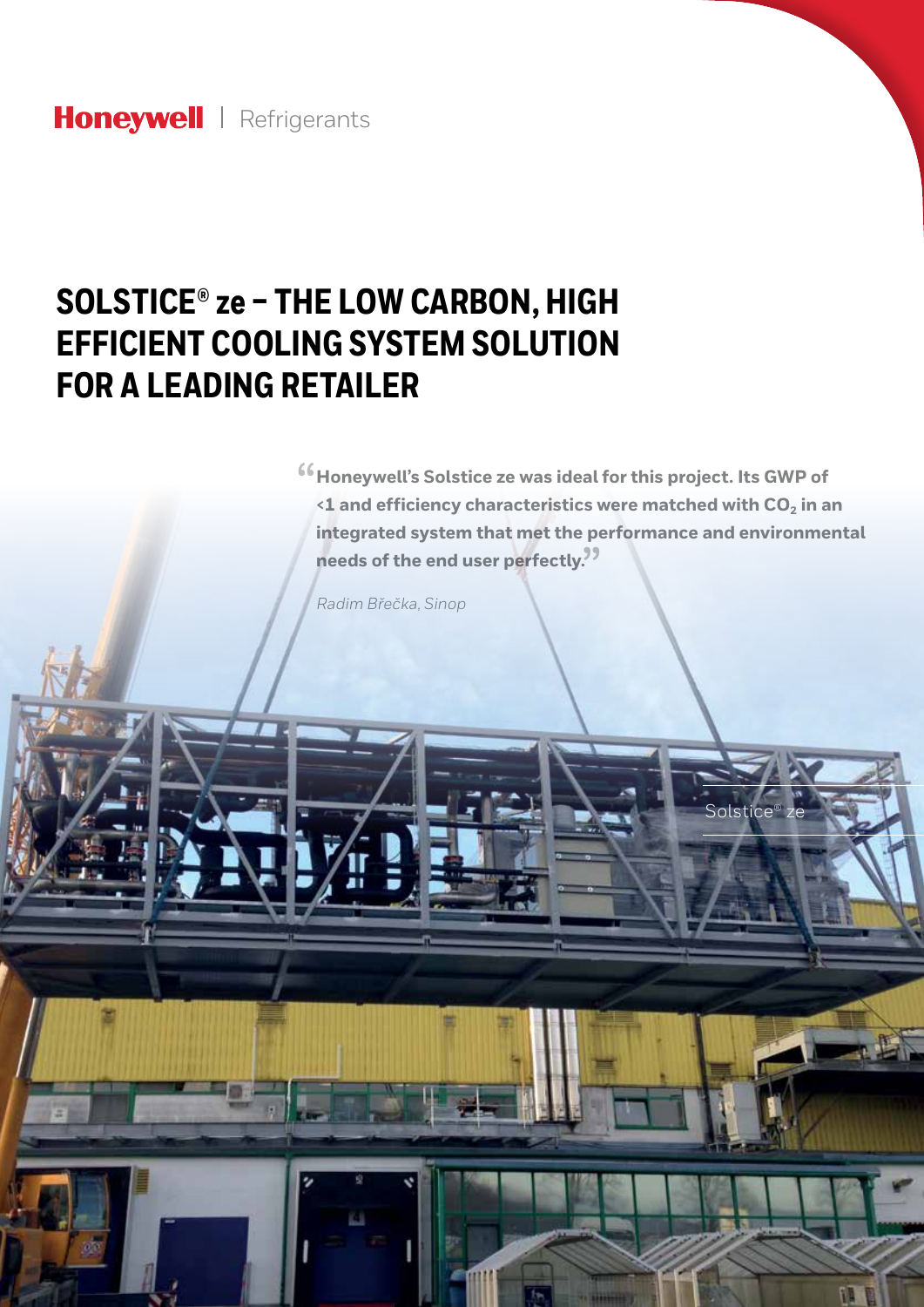

**Sinop CB is a leading manufacturer and supplier of industrial cooling technologies, airconditioning systems and tapped beverage cooling and dispensing equipment in the Czech Republic. The company supplies a wide range of products and components, ranging from small beer cooling systems through to large-scale cooling racks for major commercial organisations, such as supermarkets and oil platforms.** 

**When a major cash & carry wholesale hypermarket issued a tender for a retro-fit refrigeration and heat recovery system for a 9,700m2 store in Brno to be completed in May 2016, Sinop was approached by main contractor Zdenek Danek - Chlazení to supply refrigeration racks, with CTS Engineering engaged to provide design services.**

**The customer requirement was for a low GWP (Global Warming Potential) and low carbon solution as a retrofit replacement for an R-404A-based system, so Sinop specified**  Honeywell's Solstice ze<sup>®</sup> - a new generation, high efficiency refrigerant ideally suited to airconditioning and medium temperature (MT) applications, and CO<sub>2</sub> cascade configurations.

#### **The Need**

**For this project, the end user specified that the solution benefit from:**

- **• Refrigerant technology with a GWP lower than 150 and an ODP (Ozone Depletion Potential) rating of zero**
- **• Refrigerant with classification "A1" for direct cooling, and "A1/A2L" (according to EN 378-1 A2:2012 and ASHRAE 34) for indirect cooling**
- **• High operational efficiency to optimise performance**
- **• Integration of air-conditioning, cooling and heat recovery systems to optimise energy efficiency**

#### **The Solution**

The retrofit design includes air conditioning (AC) and medium temperature (MT) chiller systems charged with Solstice ze – with ethylene glycol as the cooling fluid - integrated with heat recovery technology, together with an independent low temperature (freezer)  $CO<sub>2</sub>$  system. Performance is verified through flow and temperature meters.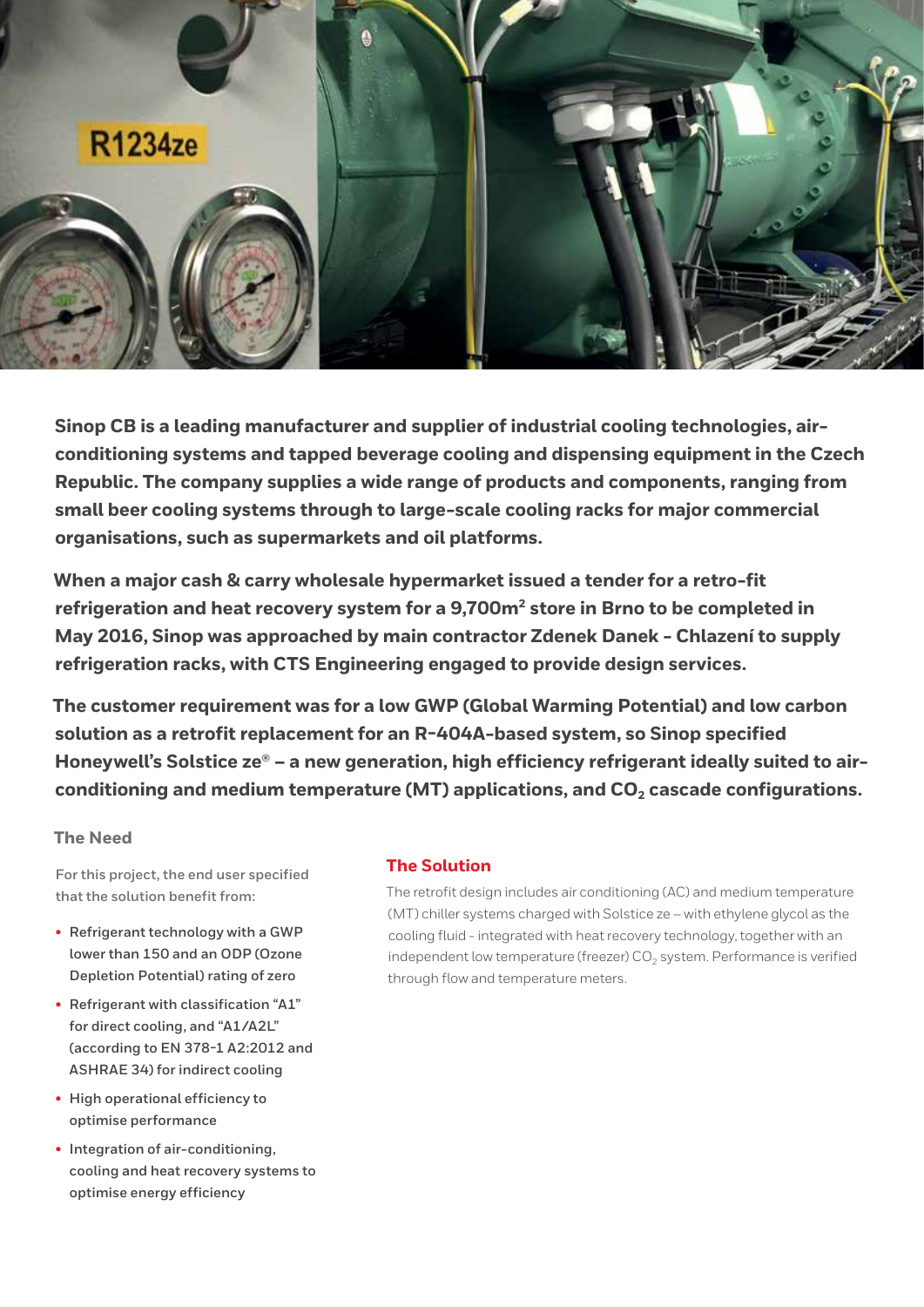## **The Benefits**

The system was retrofitted over a four month period, with the main contractor working during night-time hours to avoid unnecessary disruption to the end user.

The new cooling system is working problem free and to date has delivered the following benefits:

- Energy consumption has been reduced by an estimated 20-30% through the efficiency of Solstice ze and the integration of the cooling, air conditioning and heat recovery systems
- The compact system design has reduced the space required in the machine room
- The refrigerant chiller charge is lower than an equivalent conventional 404A DX system
- The ultra-low GWP facilitates a significant  $CO<sub>2</sub>e$  reduction
- Lower maintenance requirements and lower leakage levels are reducing operating costs

## **Solstice ze® optimizes the benefits of an Integrated Cooling System**

Wholesale cash & carry businesses are heavy users of refrigeration systems and many of the world's leading brands are focused on mitigating the impact of refrigerants on the environment. In this project, the customer required a technical solution utilising a refrigerant with ultra-low GWP, zero ODP and energy efficiency at its core.

|                              | HT (AIR CONDITIONING)                 | <b>MT</b>                              | $\mathbf{I}$             |
|------------------------------|---------------------------------------|----------------------------------------|--------------------------|
| Nª OF CIRCUITS               | 1                                     | $\overline{2}$                         | $\overline{\phantom{a}}$ |
| <b>NUMBER OF COMPRESSORS</b> | $2(2 \times 1$ rack)                  | $4(2 \times 2 \text{ racks})$          | 6 (3 per circuit)        |
| <b>COMPRESSOR TYPE</b>       | Danfoss Turbocor Oilfree              | <b>Bitzer screw</b>                    | Copeland scroll          |
| <b>COMPRESSOR MODEL</b>      | TG310                                 | CSH8573-110Y                           | ZOD104KCE + ZO104KCE     |
| <b>COOLING CAPACITY</b>      | 440kW                                 | 533 kW                                 | 135kW                    |
| <b>COP</b>                   | 4.58                                  | 3.66                                   | 4.02                     |
| Tª EVAP                      | $-1.5$ °C                             | $-11^{\circ}$ C                        | $-35^{\circ}$ C          |
| Tª COND                      | $+34^{\circ}$ C                       | $+34^{\circ}$ C                        | $-5^{\circ}$ C           |
| <b>REFRIGERANT</b>           | R-1234ze                              | R-1234ze                               | $R - 744$                |
| CHARGE                       | 240 kg                                | 2 x 130 kg                             |                          |
| <b>CONDENSER</b>             | Shell and tube heat exchanger         | Shell and tube heat exchanger          | Plate heat exchanger     |
| <b>EVAPORATOR</b>            | Shell and tube flooded heat exchanger | Shell and tuber flooded heat exchanger | Direct expansion         |
| <b>SUBCOOLER</b>             | $-$                                   | Plate heat exchanger                   | $-$                      |
| <b>ARCHITECTURE</b>          | Indirect cooling                      | Indirect cooling                       | DX                       |
| <b>HEAT TRANSFER FLUID</b>   | Freezium 30%                          | Freezium 30%                           |                          |
| <b>INLETT<sup>a</sup></b>    | $+0$ <sup>o</sup> C                   | $-8^{\circ}$ C                         | $-$                      |
| OUTLET Tª                    | $+5^{\circ}$ C                        | $-4^{\circ}$ C                         | $-$                      |
| <b>COOLING MEDIA</b>         | MEG 30% (+26°C / +31°C)               | MEG 30% (+26°C / +31°C)                | --                       |

MEG: mono-etylene-glycol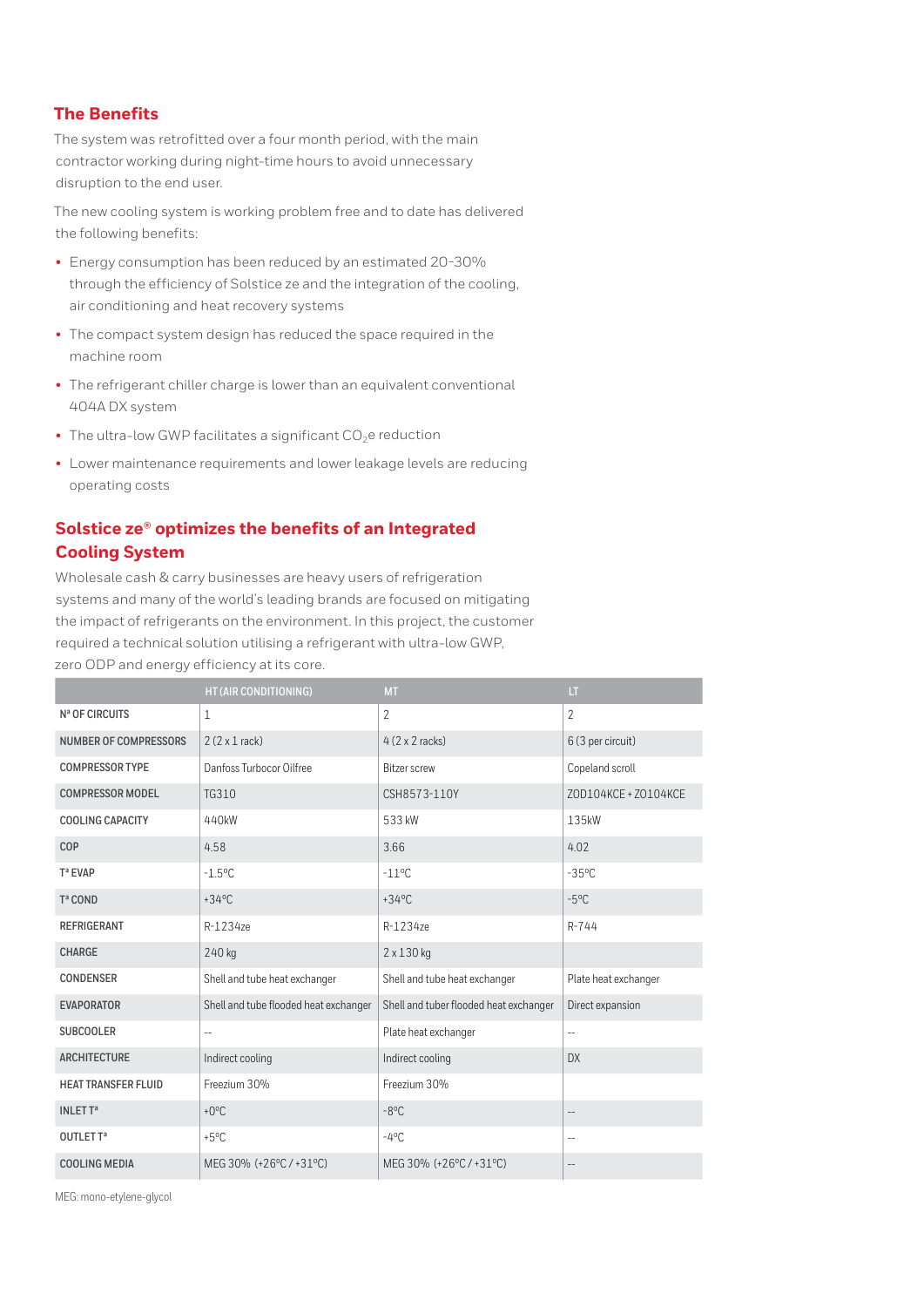### **System characteristics**

The rack manufactured by Sinop is located outside the supermarket in a ventilated machine room accommodating refrigeration equipment (MT and LT), along with integrated air conditioning (ventilation, cooling, heating) technology that ensures a constant internal temperature of 15 to 28ºC.

Solstice ze is contained in the primary circuit of the integrated refrigeration unit, with  $CO<sub>2</sub>$  cascaded to the independent LT system via another auxiliary source in order to ensure operational safety.

De-superheating and condensation heat from AC and MT systems is routed to a mono-ethylene glycol (MEG) system, which is cooled in a hybrid dry-cooler that operates in dry mode below 16.3ºC ambient, and as a cooling tower above that threshold. An antifreeze water solution of sodium-tetraborate–pentahydrate with freezing point of -15ºC transfers the heat from the cabinets to the primary circuit.

System heating is provided through two heat pumps with a total capacity of 490 kW, delivering water temperature gradient at heatsink +58ºC to 65ºC and COP>4.1 for heating and >4.6 for cooling with 0ºC ambient.



#### **Solstice ze (HFO-1234ze)**

**Honeywell's Solstice ze refrigerant is the best medium pressure, low GWP refrigerant on the market when considering the balance of all properties.**

**It is an energy-efficient alternative to traditional refrigerants in different medium temperature uses and has been selected by a number of equipment manufacturers for applications with a capacity range from several kW to 20MW and charges varying from 300g to 13mT. It is ideally suited to:**

- **• Water-cooled chillers**
- **• District heating and cooling**
- **• Heat pumps**
- **• Refrigerators**
- **• Vending machines**
- **• Beverage dispensers**
- **• Air dryers**
- CO<sub>2</sub> cascade systems, etc.

**Solstice ze meets the criteria that are most important to refrigerants users: performance, cost effectiveness, environmental impact and safety.**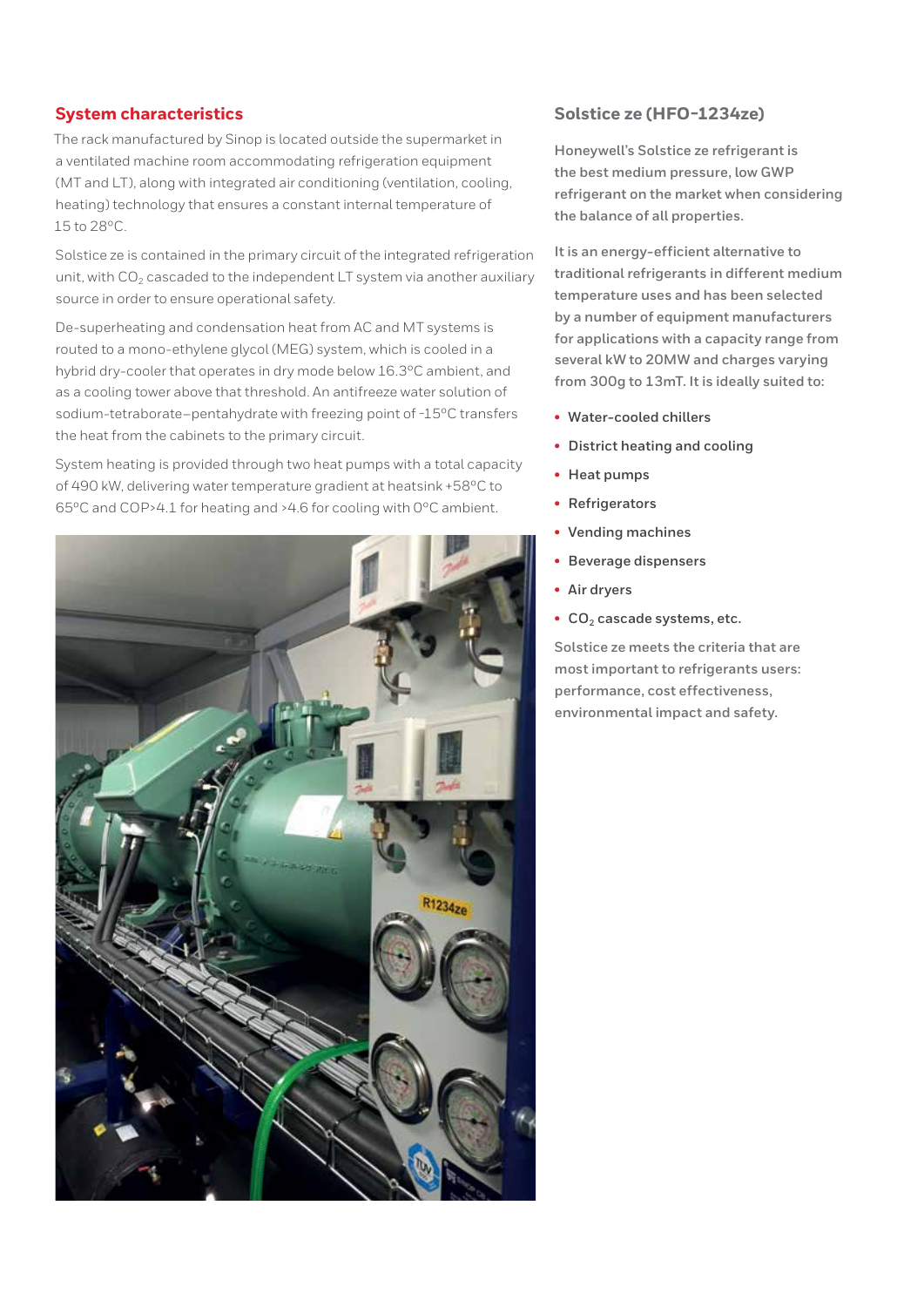## **System architecture**

MT system



LT system